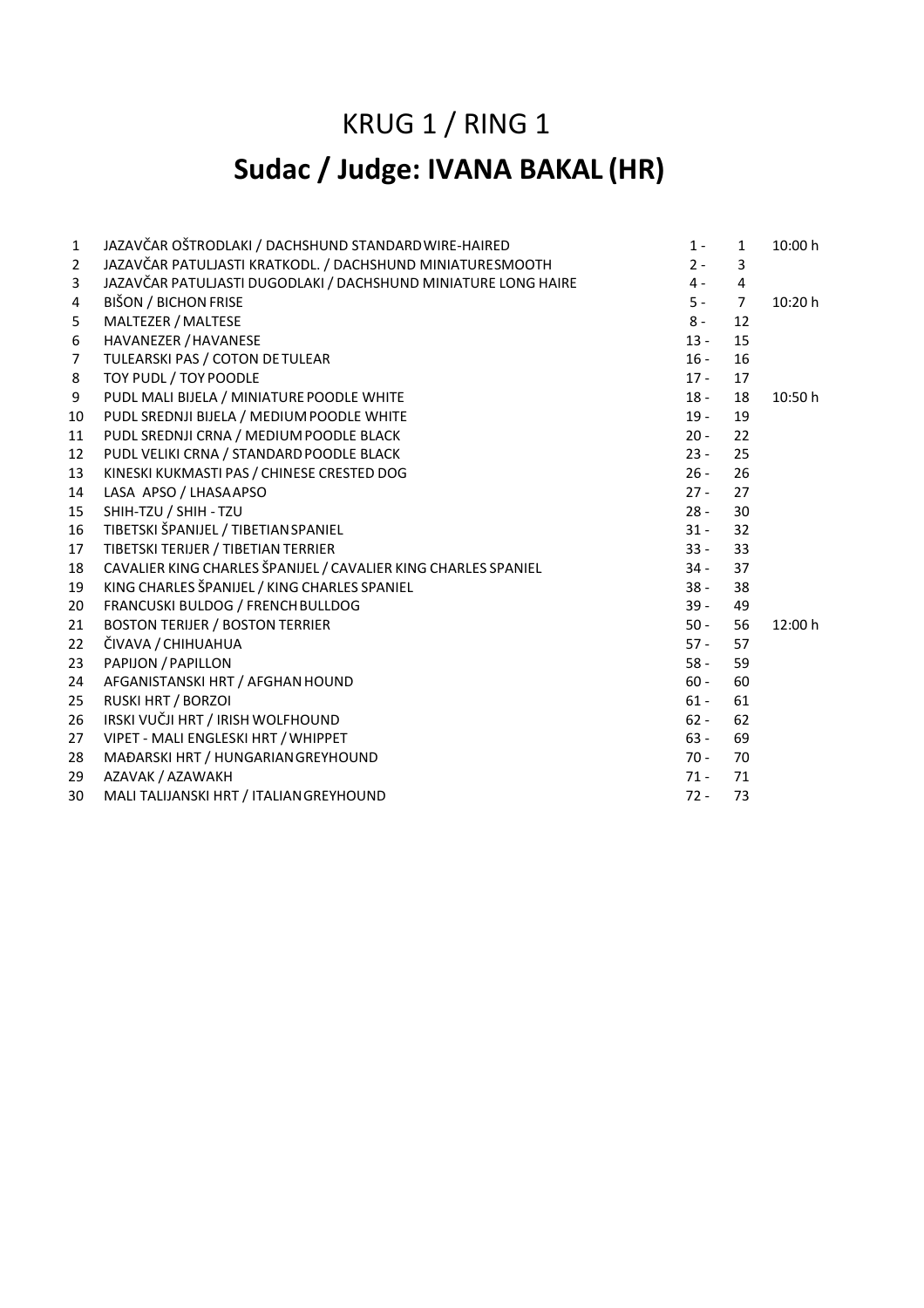### KRUG 2 / RING 2

## **Sudac / Judge: IGOR SELIMOVI**Ć **(HR)**

| $\mathbf{1}$   | DOBERMAN / DOBERMANN                                               | $74 -$   | 75   | 10:00 h |
|----------------|--------------------------------------------------------------------|----------|------|---------|
| $\overline{2}$ | SREDNJI ŠNAUCER PAPAR SOL / SCHNAUZER PEPPER AND SALT              | $76 -$   | 76   |         |
| 3              | PATULJASTI ŠNAUCER CRNA / MINIATURE SCHNAUZER BLACK                | $77 -$   | 77   |         |
| 4              | PATULJASTI ŠNAUCER PAPAR SOL / MINIATURE SCHNAUZER PEPPER AND SALT | 78 -     | 79   |         |
| 5              | PATULJASTI ŠNAUCER CRNO SREBRNI / MINIATURE SCHNAUZER BLACK SILVER | $80 -$   | 80   |         |
| 6              | CRNI RUSKI TERIJER / BLACK TERRIER                                 | $81 -$   | 82   |         |
| $\overline{7}$ | DOGO ARGENTINO / DOGO ARGENTINO                                    | $83 -$   | 84   |         |
| 8              | NJEMAČKA DOGA HARLEKIN / GREAT DANE HARLEQUINE                     | $85 -$   | 85   |         |
| 9              | NJEMAČKA DOGA PLAVA / GREAT DANE BLUE                              | $86 -$   | 92   |         |
| 10             | <b>BULMASTIF / BULLMASTIFF</b>                                     | $93 -$   | 98   | 11:00 h |
| 11             | MASTIF / ENGLISH MASTIFF                                           | 99 -     | 99   |         |
| 12             | TOSA / TOSA                                                        | $100 -$  | 100  |         |
| 13             | KANARSKI PAS / DOGO CANARIO                                        | $101 -$  | 101  |         |
| 14             | SREDNJE AZIJSKI OVČAR / CENTRAL ASIA SHEPHERD DOG                  | $102 -$  | 103  |         |
| 15             | KRAŠKI OVČAR / KARST SHEPHERD DOG                                  | $104 -$  | 104  |         |
| 16             | BERNARDINAC / SAINT BERNARD DOG                                    | $105 -$  | 107  |         |
| 17             | BERNSKI PLANINSKI PAS / BERNESE MOUNTAIN DOG                       | $108 -$  | 109  | 12:00   |
| 18             | VELIKI ŠVICARSKI PLANINSKI PAS / GREAT SWISS MOUNTAIN DOG          | $110 -$  | 111  |         |
| 19             | <b>TORNJAK / TORNJAK</b>                                           | $112 -$  | 121  |         |
| 20             | BORDOŠKA DOGA / DOGUE DE BORDEAUX                                  | $121a -$ | 121a |         |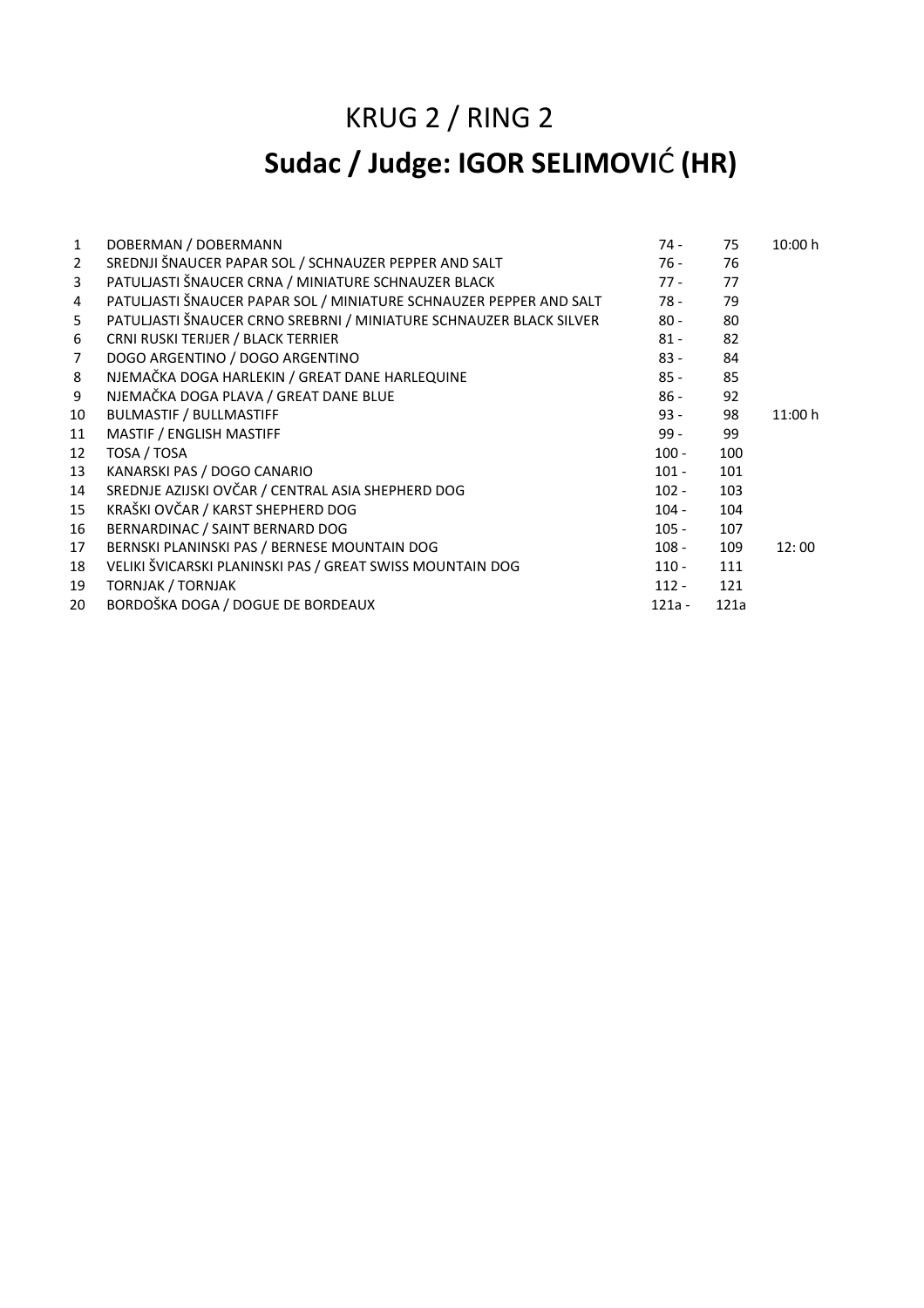### KRUG 3 / RING 3

## **Sudac / Judge: LIDIJA OKLEŠ**Č**EN (SLO)**

| $\mathbf{1}$   | AUSTRALSKI OVČARSKI PAS / AUSTRALIAN SHEPHERD DOG            | $122 -$ | 123 | 10:00 h |
|----------------|--------------------------------------------------------------|---------|-----|---------|
| $\overline{2}$ | HRVATSKI OVČAR / CROATIAN SHEEPDOG                           | $124 -$ | 124 |         |
| 3              | NJEMAČKI OVČAR / GERMAN SHEPHERD DOG                         | $125 -$ | 126 |         |
| $\overline{4}$ | <b>BRADATI KOLI / BEARDED COLLIE</b>                         | $127 -$ | 128 |         |
| 5              | GRANIČARSKI KOLI / BORDER COLLIE                             | $129 -$ | 133 |         |
| 6              | ŠKOTSKI OVČAR DUGODLAKI / COLLIE ROUGH                       | $134 -$ | 135 |         |
| 7 <sup>1</sup> | STAROENGLESKI OVČAR / OLD ENGLISH SHEEPDOG-BOBTAIL           | $136 -$ | 136 |         |
| 8              | VELŠKI KORGI PEMBRUK / WELSH CORGI PEMBROKE                  | $137 -$ | 140 | 11:00 h |
| 9              | PULI / PULI                                                  | $141 -$ | 142 |         |
| 10             | ŠVICARSKI BIJELI OVČAR / WHITE SWISS SHEPERD DOG             | $143 -$ | 143 |         |
| 11             | MALI MEĐIMURSKI PAS " MEĐI " /                               | $144 -$ | 147 |         |
| 12             | MEKODLAKI PŠENIČNI TERIJER / IRISH SOFT COATED WHEATEN TER.  | $148 -$ | 150 |         |
| 13             | <b>KERN TERIJER / CAIRN TERRIER</b>                          | $151 -$ | 151 |         |
| 14             | JACK RUSSEL TERRIER / JACK RUSSELL TERRIER                   | $152 -$ | 156 |         |
| 15             | ZAPADNOŠKOTSKI BIJELI TERIJER / WEST HIGHLAND WHITE TERRIER  | $157 -$ | 158 | 12:00 h |
| 16             | <b>BULTERIJER / BULL TERRIER</b>                             | $159 -$ | 161 |         |
| 17             | STAFORDSKI BULTERIJER / STAFFORDSHIRE BULL TERRIER           | $162 -$ | 166 |         |
| 18             | AMERIČKI STAFORDSKI TERIJER / AMERICAN STAFFORDSHIRE TERRIER | $167 -$ | 175 |         |
| 19             | JORKŠIRSKI TERIJER / YORKSHIRE TERRIER                       | $176 -$ | 180 |         |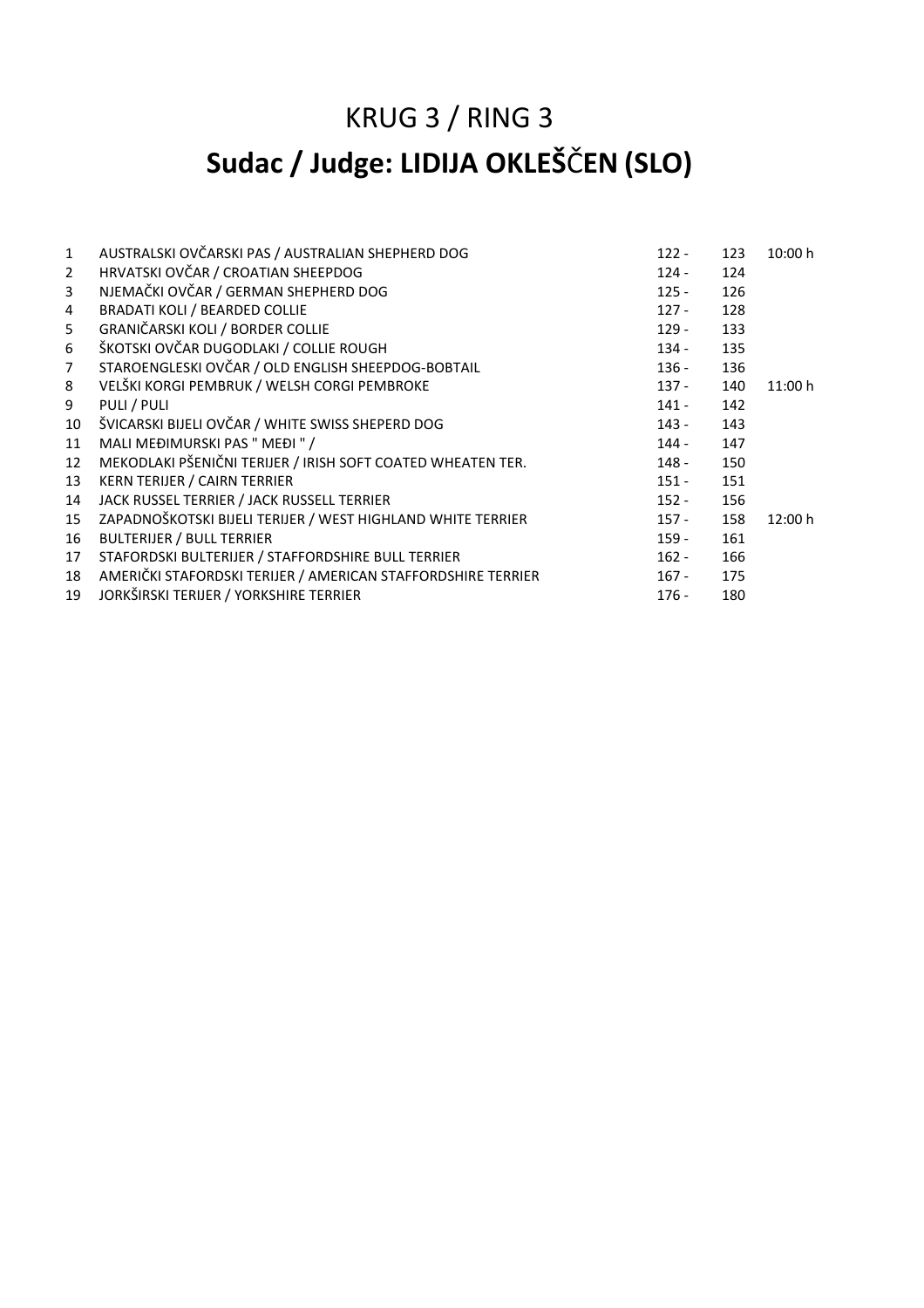# KRUG 4 / RING 4 **Sudac / Judge: PERO KLARI**Ć **(HR)**

| $\mathbf{1}$   | <b>BIGL / BEAGLE</b>                                          | $181 -$ | 183 | 10:00 h |
|----------------|---------------------------------------------------------------|---------|-----|---------|
| $\overline{2}$ | HANOVERSKI KRVOSLJEDNIK / HANOVERIAN SCENTHOUND               | $184 -$ | 184 |         |
| 3              | DALMATINSKI PAS / DALMATIAN                                   | $185 -$ | 191 |         |
| 4              | RODEZIJSKI RIĐBEK / RHODESIANRIDGEBACK                        | $192 -$ | 194 |         |
| 5              | NJEMAČKI PTIČAR KRATKE DLAKE / GERMAN SHORT H.POINTING DOG    | $195 -$ | 196 | 11:00 h |
| 6              | NJEMAČKI PTIČAR OŠTRE DLAKE / GERMAN WIRE H. POINTING DOG     | $197 -$ | 198 |         |
| $7^{\circ}$    | VAJMARSKI PTIČAR / WEIMARANER                                 | $199 -$ | 199 |         |
| 8              | MAĐARSKA VIŽLA - KRATKODLAKA / HUNGARIAN SHORT H.POINTING DOG | $200 -$ | 200 |         |
| 9              | EPANJEL BRETON / EPAGNEUL BRETON                              | $201 -$ | 202 |         |
| 10             | IRSKI SETER / IRISH RED SETTER                                | $203 -$ | 204 |         |
| 11             | ENGLESKI KOKER ŠPANIJEL / ENGLISH COCKER SPANIEL              | $205 -$ | 206 | 12:00 h |
| 12             | ENGLESKI ŠPRINGER ŠPANIJEL / ENGLISH SPRINGER SPANIEL         | $207 -$ | 207 |         |
| 13             | KOOIKERHONDJE / SMALL DUTCH WATERFOWLDOG                      | $208 -$ | 208 |         |
| 14             | AMERIČKI KOKER ŠPANIJEL / AMERICAN COCKER SPANIEL             | $209 -$ | 210 |         |
|                | 15 LAGOTTO ROMAGNOLO / ROMAGNA WATER DOG                      | $211 -$ | 212 |         |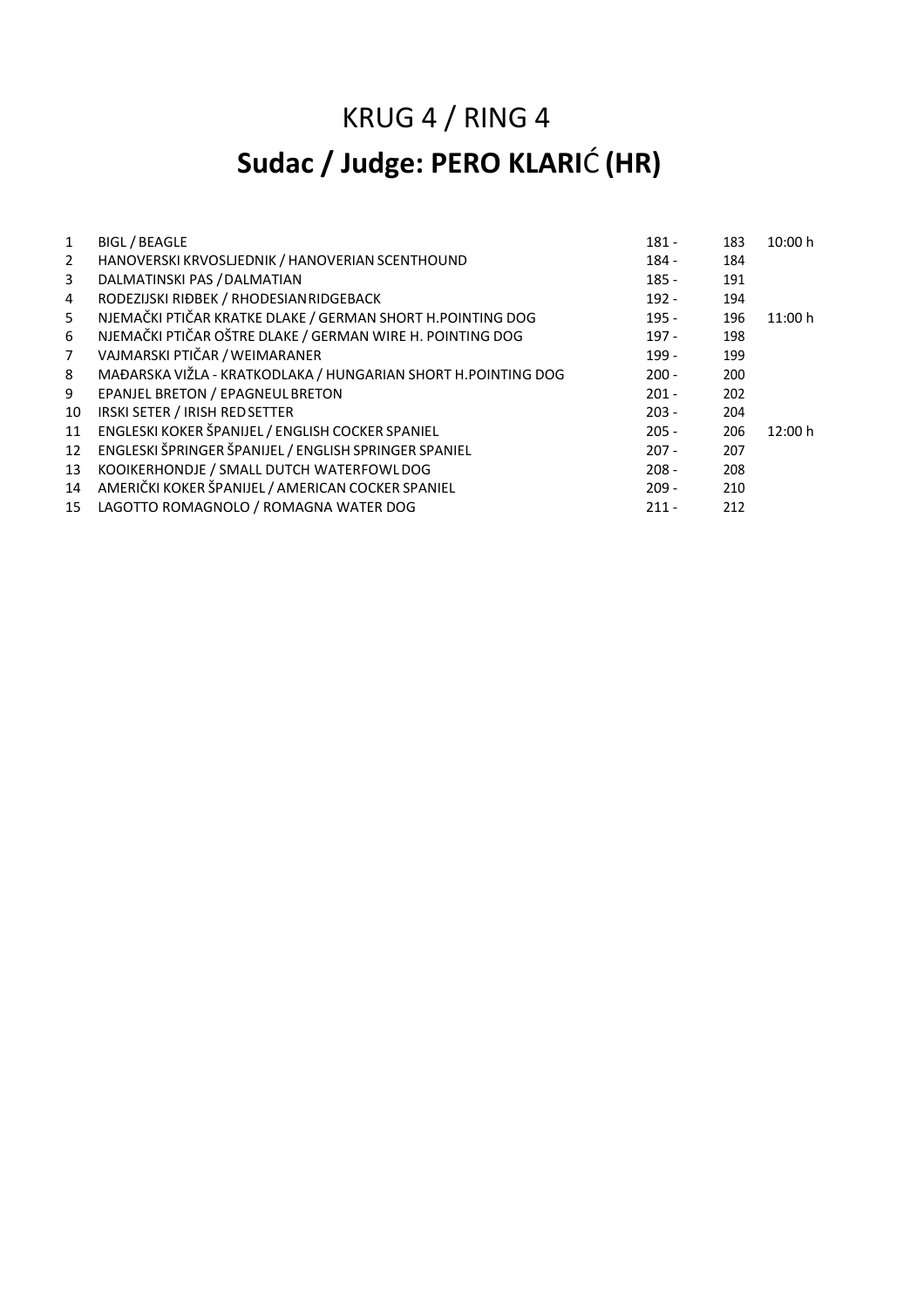# KRUG 5 / RING 5 **Sudac / Judge: OLIVER ŠIMON (HR)**

| $\mathbf{1}$   | NJEMAČKI BOKSER / GERMAN BOXER                | $213 -$ | 221 | 10:00 h |
|----------------|-----------------------------------------------|---------|-----|---------|
| $\overline{2}$ | ROTVAJLER / ROTTWEILER                        | $222 -$ | 230 |         |
| 3              | ALJAŠKI MALAMUT / ALASKAN MALAMUTE            | $231 -$ | 236 | 11:00 h |
| 4              | SIBIRSKI HASKI / SIBERIAN HUSKY               | $237 -$ | 238 |         |
| 5              | NJEMAČKI ŠPIC MALI / GERMAN SPITZ - MINIATURE | $239 -$ | 239 |         |
| 6              | NJEMAČKI ŠPIC PATULJASTI / POMERANIAN         | $240 -$ | 241 |         |
| $\overline{7}$ | ČAU-ČAU / CHOW-CHOW                           | $242 -$ | 244 |         |
| 8              | AKITA / AKITA                                 | $245 -$ | 247 |         |
| 9              | AMERIČKA AKITA / AMERICAN AKITA               | $248 -$ | 255 |         |
| 10             | SHIBA / SHIBA                                 | $256 -$ | 257 | 12:00 h |
| 11             | <b>BASENDI / BASENJI</b>                      | $258 -$ | 261 |         |
| 12             | SAMOJED / SAMOYED                             | $262 -$ | 263 |         |
| 13             | RAVNODLAKI RETRIVER / FLAT COATED RETRIEVER   | $264 -$ | 265 |         |
| 14             | ZLATNI RETRIVER / GOLDEN RETRIEVER            | $266 -$ | 268 |         |
| 15             | LABRADOR RETRIVER / LABRADOR RETRIEVER        | $269 -$ | 279 |         |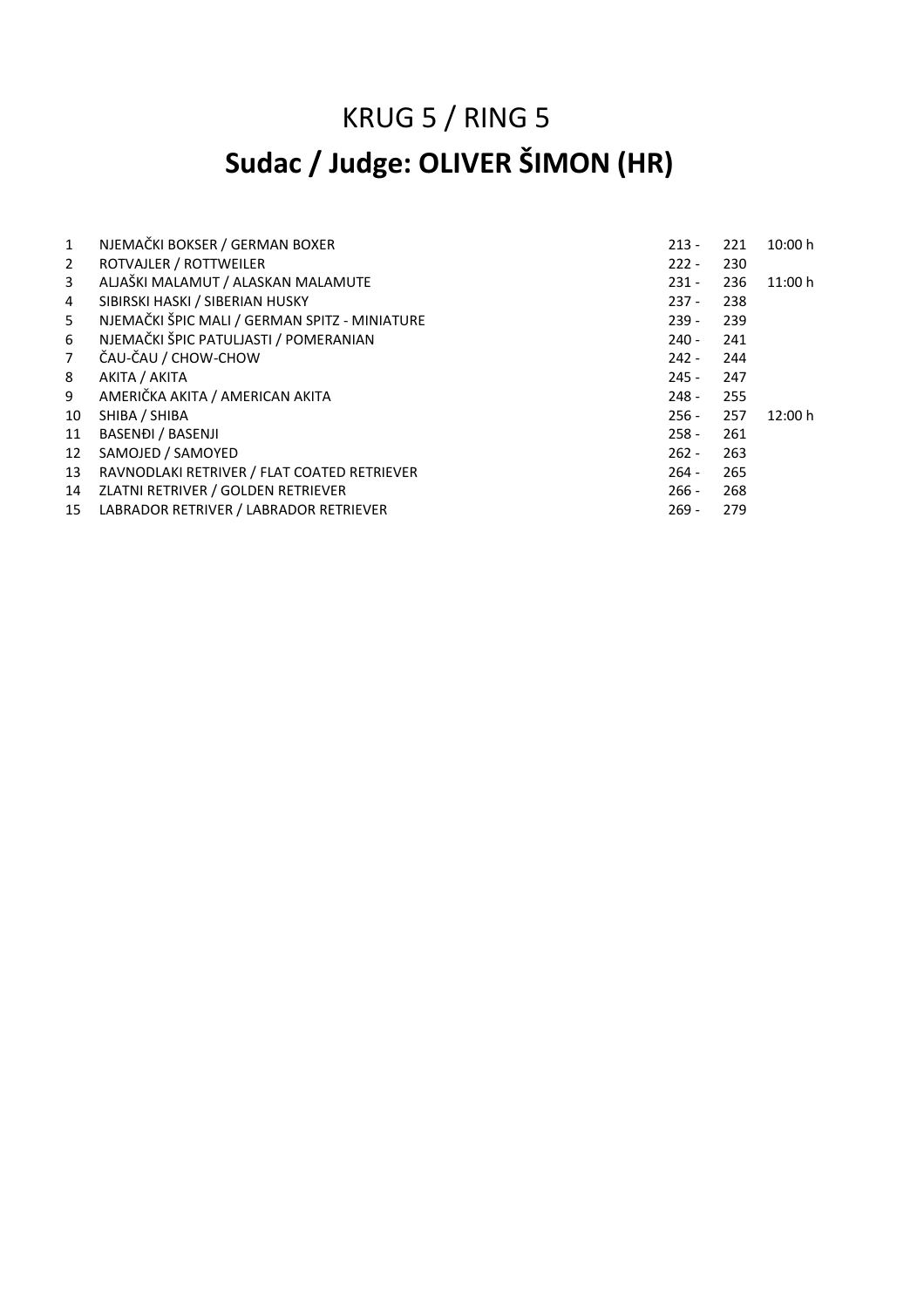| breed/pasmina                                                  |                | male/muški female/ženke | tot/ukup             | ring/krug |
|----------------------------------------------------------------|----------------|-------------------------|----------------------|-----------|
| AFGHAN HOUND / AFGANISTANSKI HRT                               | 0              | 1                       | $\mathbf{1}$         | $*1$      |
| AKITA / AKITA                                                  | $\overline{c}$ | $\mathbf{1}$            | 3                    | $*5$      |
| ALASKAN MALAMUTE / ALJAŠKI MALAMUT                             | 4              | $\overline{c}$          | 6                    | *5        |
| AMERICAN AKITA / AMERIČKA AKITA                                | 4              | 4                       | 8                    | *5        |
| AMERICAN COCKER SPANIEL / AMERIČKI KOKER ŠPANIJEL              | 0              | $\overline{2}$          | $\overline{2}$       | $*_{4}$   |
| AMERICAN STAFFORDSHIRE TERRIER / AMERIČKI STAFORDSKI TERIJER   | 6              | 3                       | 9                    | *3        |
| AUSTRALIAN SHEPHERD DOG / AUSTRALSKI OVČARSKI PAS              | $\mathbf{1}$   | $\mathbf{1}$            | $\overline{2}$       | *3        |
| AZAWAKH / AZAVAK                                               | $\Omega$       | $\mathbf{1}$            | $\mathbf{1}$         | $*1$      |
| <b>BARZAIA / RUSKI HRT</b>                                     | 0              | $\mathbf{1}$            | $\mathbf{1}$         | $*1$      |
| <b>BASENJI / BASENĐI</b>                                       | $\Omega$       | 4                       | $\overline{4}$       | *5        |
| <b>BEAGLE / BIGL</b>                                           | $\overline{c}$ | $\mathbf{1}$            | 3                    | $*_{4}$   |
| <b>BEARDED COLLIE / BRADATI KOLI</b>                           | $\Omega$       | $\overline{c}$          | $\overline{2}$       | *3        |
| BERGER BLANC SUISSE / ŠVICARSKI BIJELI OVČAR                   | 0              | $\mathbf{1}$            | $\mathbf{1}$         | *3        |
| BERNER SENNENHUND / BERNSKI PLANINSKI PAS                      | 0              | $\overline{2}$          | $\overline{2}$       | *2        |
| BICHON A POIL FRISE / BIŠON                                    | $\overline{c}$ | $\mathbf{1}$            | 3                    | $*1$      |
| <b>BICHON HAVANAIS / HAVANEZER</b>                             | 0              | 3                       | 3                    | $*1$      |
| BORDER COLLIE / GRANIČARSKI KOLI                               | $\mathbf{1}$   | 4                       | 5                    | *3        |
| <b>BOSTON TERRIER / BOSTON TERIJER</b>                         | 3              | 4                       | $\overline{7}$       | $*1$      |
| BOULEDOGUE FRANCAIS / FRANCUSKI BULDOG                         | 5              | 6                       | 11                   | $*1$      |
| <b>BULL TERRIER / BULTERIJER</b>                               | 3              | $\Omega$                | 3                    | *3        |
| <b>BULLMASTIFF / BULMASTIF</b>                                 | $\overline{2}$ | 4                       | 6                    | $*_{2}$   |
| <b>CAIRN TERRIER / KERN TERIJER</b>                            | $\mathbf{1}$   | $\Omega$                | $\mathbf{1}$         | *3        |
| CANICHE MINIATURE (TOY) / TOY PUDL                             | 0              | $\mathbf{1}$            | $\mathbf{1}$         | *1        |
| CANICHE MOYEN / PUDL SREDNJI                                   | $\mathbf{1}$   | 3                       | $\overline{4}$       | $*1$      |
| CANICHE NAIN / PUDL MALI                                       | 0              | $\mathbf{1}$            | $\mathbf{1}$         | $*1$      |
| CAVALIER KING CHARLES SPANIEL / CAVALIER KING CHARLES ŠPANIJEL | $\mathbf{1}$   | 3                       | $\overline{4}$       | $*$ 1     |
| CHIHUAHUA / ČIVAVA                                             | $\mathbf{1}$   | $\Omega$                | $\mathbf{1}$         | $*1$      |
| CHINESE CRESTED DOG / KINESKI KUKMASTI PAS                     | $\mathbf{1}$   | 0                       | $\mathbf{1}$         | $*1$      |
| CHOW CHOW / ČAU-ČAU                                            | 3              | $\Omega$                | 3                    | *5        |
| COLLIE ROUGH / ŠKOTSKI OVČAR DUGODLAKI                         | $\overline{2}$ | $\Omega$                | $\overline{2}$       | *3        |
| COTON DE TULEAR / TULEARSKI PAS                                | 0              | $\mathbf{1}$            | $\mathbf{1}$         | $*1$      |
| DACHSHUND STANDARD RAUHHAAR / JAZAVČAR OŠTRODLAKI              | $\mathbf{1}$   | 0                       | $\mathbf{1}$         | $*$ 1     |
| DACHSHUND ZWERG KURZHAAR / JAZAVČAR PATULJASTI KRATKODL.       | 0              | $\overline{2}$          | $\mathbf{2}^{\circ}$ | $*$ 1     |
| DACHSHUND ZWERG LANGHAAR / JAZAVČAR PATULJASTI DUGODLAKI       | $\mathbf{1}$   | $\Omega$                | $\mathbf{1}$         | $*1$      |
| DALMATINSKI PAS / DALMATINSKI PAS                              | 3              | 4                       | $\overline{7}$       | $*_{4}$   |
| DEUTSCH DRAHTHAAR / NJEMAČKI PTIČAR OŠTRE DLAKE                | $\mathbf{1}$   | $\mathbf{1}$            | $\overline{2}$       | $*_{4}$   |
| DEUTSCH KURZHAAR / NJEMAČKI PTIČAR KRATKE DLAKE                | $\overline{2}$ | $\Omega$                | $\overline{2}$       | $*_{4}$   |
| DEUTSCHE DOGGE / NJEMAČKA DOGA                                 | $\overline{4}$ | 4                       | 8                    | $*_{2}$   |
| DEUTSCHER BOXER / NJEMAČKI BOKSER                              | 6              | 3                       | 9                    | *5        |
| DEUTSCHER SCHAEFERHUND / NJEMAČKI OVČAR                        | 0              | $\overline{2}$          | $\overline{2}$       | *3        |
| DEUTSCHER SPITZ- KLEINSPITZ / NJEMAČKI ŠPIC MALI               | $\mathbf{1}$   | $\mathbf 0$             | $\mathbf{1}$         | $*5$      |
| DEUTSCHER SPITZ- ZWERGSPITZ / NJEMAČKI ŠPIC PATULJASTI         | $\mathbf{1}$   | $\mathbf{1}$            | $\overline{2}$       | $*5$      |
| DOBERMANN / DOBERMAN                                           | $\mathbf{1}$   | $\mathbf{1}$            | $\overline{2}$       | $*2$      |
| DOGO ARGENTINO / DOGO ARGENTINO                                | $\mathbf{1}$   | $\mathbf{1}$            | $\mathbf{2}^{\circ}$ | *2        |
|                                                                |                |                         |                      |           |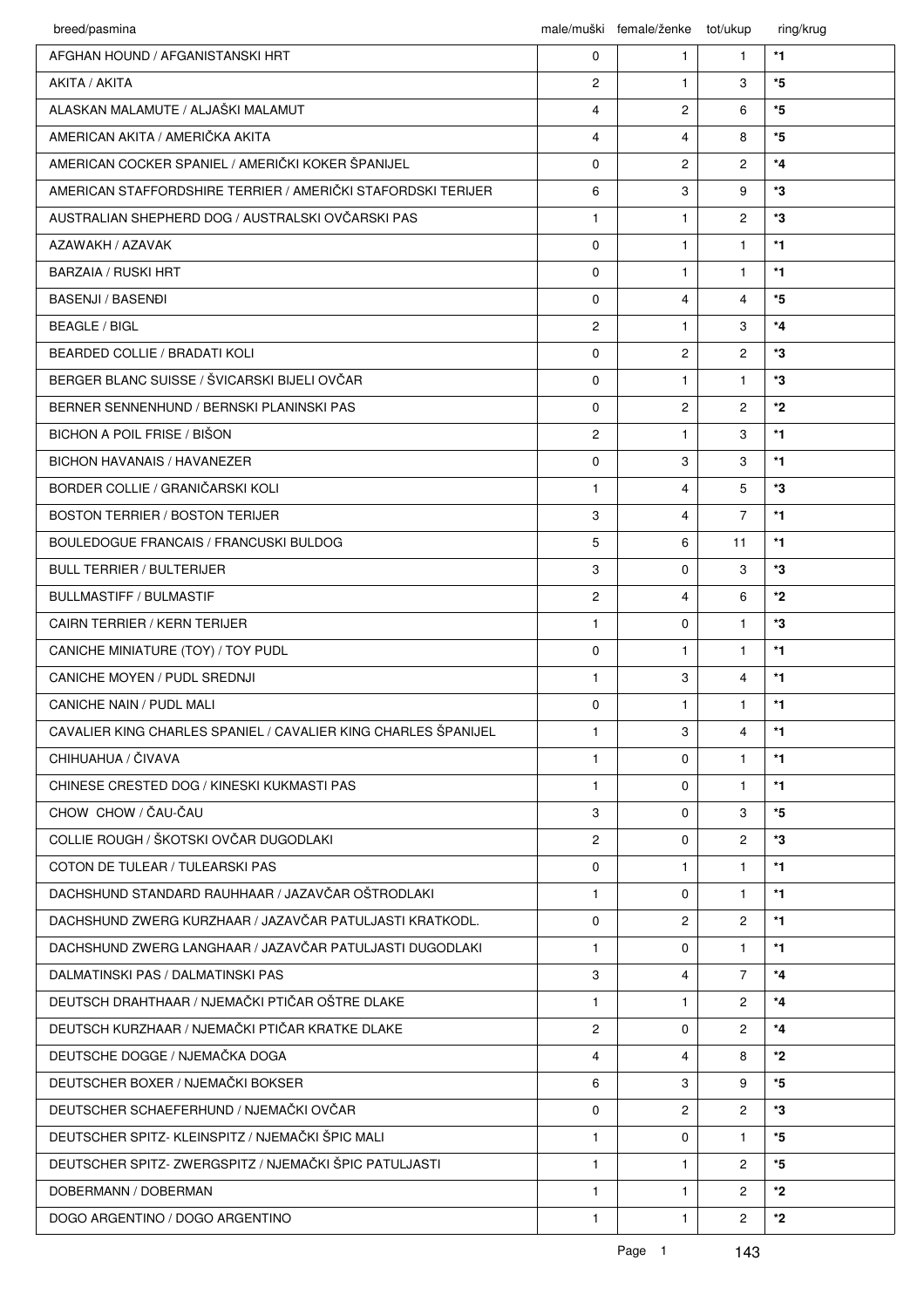| breed/pasmina                                                 |                       | male/muški female/ženke tot/ukup |                | ring/krug  |
|---------------------------------------------------------------|-----------------------|----------------------------------|----------------|------------|
| DOGO CANARIO / KANARSKI PAS                                   | $\mathbf 0$           | $\mathbf{1}$                     | $\mathbf{1}$   | *2         |
| ENGLISH COCKER SPANIEL / ENGLESKI KOKER ŠPANIJEL              | $\Omega$              | $\overline{2}$                   | $\overline{2}$ | $*_{4}$    |
| ENGLISH SPRINGER SPANIEL / ENGLESKI ŠPRINGER ŠPANIJEL         | $\mathbf 0$           | $\mathbf{1}$                     | $\mathbf{1}$   | $*_{4}$    |
| <b>EPAGNEUL BRETON / EPANJEL BRETON</b>                       | $\mathbf 0$           | $\overline{c}$                   | $\overline{2}$ | $*_{4}$    |
| FLAT COATED RETRIEVER / RAVNODLAKI RETRIVER                   | $\mathbf{1}$          | $\mathbf{1}$                     | $\overline{2}$ | *5         |
| <b>GOLDEN RETRIEVER / ZLATNI RETRIVER</b>                     | $\mathbf{1}$          | $\overline{2}$                   | 3              | *5         |
| <b>GRAND CANICHE / PUDL VELIKI</b>                            | $\mathbf{1}$          | $\overline{c}$                   | 3              | *1         |
| GROSSER SCHWEIZER SENNENHUND / VELIKI ŠVICARSKI PLANINSKI PAS | $\mathbf{1}$          | $\mathbf{1}$                     | $\overline{2}$ | $*2$       |
| HANNOVER'SCHER SCHWEISSHUND / HANOVERSKI KRVOSLJEDNIK         | $\Omega$              | $\mathbf{1}$                     | $\mathbf{1}$   | $*_{4}$    |
| HRVATSKI OVČAR / HRVATSKI OVČAR                               | $\Omega$              | $\mathbf{1}$                     | $\mathbf{1}$   | *3         |
| IRISH RED SETTER / IRSKI SETER                                | $\overline{2}$        | 0                                | $\overline{2}$ | $*_{4}$    |
| IRISH SOFT COATED WHEATEN TER. / MEKODLAKI PŠENIČNI TERIJER   | $\mathbf{1}$          | $\overline{c}$                   | 3              | *3         |
| IRISH WOLFHOUND / IRSKI VUČJI HRT                             | $\mathbf{1}$          | 0                                | $\mathbf{1}$   | $*1$       |
| JACK RUSSELL TERRIER / JACK RUSSEL TERRIER                    | $\mathbf{1}$          | 4                                | 5              | *3         |
| KING CHARLES SPANIEL / KING CHARLES ŠPANIJEL                  | $\mathbf{1}$          | 0                                | $\mathbf{1}$   | *1         |
| KOOIKERHONDJE / KOOIKERHONDJE                                 | 0                     | $\mathbf{1}$                     | $\mathbf{1}$   | $*_{4}$    |
| KRAŠKI OVČAR / KRAŠKI OVČAR                                   | 0                     | $\mathbf{1}$                     | $\mathbf{1}$   | $*2$       |
| LABRADOR RETRIEVER / LABRADOR RETRIVER                        | $\overline{4}$        | $\overline{7}$                   | 11             | $^\star 5$ |
| LAGOTTO ROMAGNOLO / LAGOTTO ROMAGNOLO                         | $\overline{2}$        | $\Omega$                         | $\overline{2}$ | $*_{4}$    |
| LHASA APSO / LASA APSO                                        | $\mathbf{1}$          | $\Omega$                         | $\mathbf{1}$   | $*1$       |
| MAGYAR AGAR / MAĐARSKI HRT                                    | $\mathbf{1}$          | 0                                | $\mathbf{1}$   | *1         |
| MALI MEĐIMURSKI PAS " MEĐI " / MALI MEĐIMURSKI PAS " MEĐI "   | $\mathbf{1}$          | 3                                | $\overline{4}$ | *3         |
| MALTESE / MALTEZER                                            | $\overline{2}$        | 3                                | 5              | $*1$       |
| MASTIFF / MASTIF                                              | $\mathbf 0$           | $\mathbf{1}$                     | $\mathbf{1}$   | *2         |
| OLD ENGLISH SHEEPDOG - BOBTAIL / STAROENGLESKI OVČAR          | $\mathbf{1}$          | $\Omega$                         | $\mathbf{1}$   | *3         |
| PAPILLON / PAPIJON                                            | $\mathbf{1}$          | $\mathbf{1}$                     | $\overline{2}$ | $*1$       |
| PICCOLO LEVRIERO ITALIANO / MALI TALIJANSKI HRT               | 0                     | $\overline{c}$                   | $\overline{2}$ | *1         |
| PULI / PULI                                                   | $\overline{2}$        | 0                                | $\overline{2}$ | *3         |
| RHODESIAN RIDGEBACK / RODEZIJSKI RIĐBEK                       | $\overline{2}$        | $\mathbf{1}$                     | 3              | $*_{4}$    |
| ROTTWEILER / ROTVAJLER                                        | 6                     | 3                                | 9              | *5         |
| ROVIDSZORU MAGYAR VISZLA / MAĐARSKA VIŽLA - KRATKODLAKA       | $\Omega$              | $\mathbf{1}$                     | $\mathbf{1}$   | $*_{4}$    |
| SAMOIEDSKAIA SABAKA / SAMOJED                                 | $\overline{2}$        | $\Omega$                         | $\overline{2}$ | *5         |
| SCHNAUZER / SREDNJI ŠNAUCER                                   | 0                     | $\mathbf{1}$                     | $\mathbf{1}$   | *2         |
| SHIBA / SHIBA                                                 | $\mathbf{2}^{\prime}$ | 0                                | $\overline{2}$ | *5         |
| SHIH - TZU / SHIH-TZU                                         | $\mathbf{1}$          | $\overline{2}$                   | 3              | *1         |
| SIBERIAN HUSKY / SIBIRSKI HASKI                               | $\Omega$              | $\overline{2}$                   | $\overline{2}$ | *5         |
| SREDNEASIATSKAIA OVTCHARKA / SREDNJE AZIJSKI OVČAR            | 0                     | $\overline{2}$                   | $\overline{2}$ | *2         |
| ST.BERNHARDSHUND / BERNARDINAC                                | $\Omega$              | 3                                | 3              | *2         |
| STAFFORDSHIRE BULL TERRIER / STAFORDSKI BULTERIJER            | 3                     | $\overline{2}$                   | 5              | *3         |
| <b>TCHIORNY TERRIER / CRNI RUSKI TERIJER</b>                  | $\overline{2}$        | $\Omega$                         | $\overline{2}$ | *2         |
| TIBETAN SPANIEL / TIBETSKI ŠPANIJEL                           | 0                     | $\overline{2}$                   | $\overline{2}$ | $*1$       |
| TIBETAN TERRIER / TIBETSKI TERIJER                            | $\mathbf{1}$          | $\Omega$                         | $\mathbf{1}$   | *1         |
| TORNJAK / TORNJAK                                             | 5                     | 5                                | 10             | *2         |
| TOSA / TOSA                                                   | 0                     | $\mathbf{1}$                     | $\mathbf{1}$   | $*_{2}$    |
|                                                               |                       |                                  |                |            |